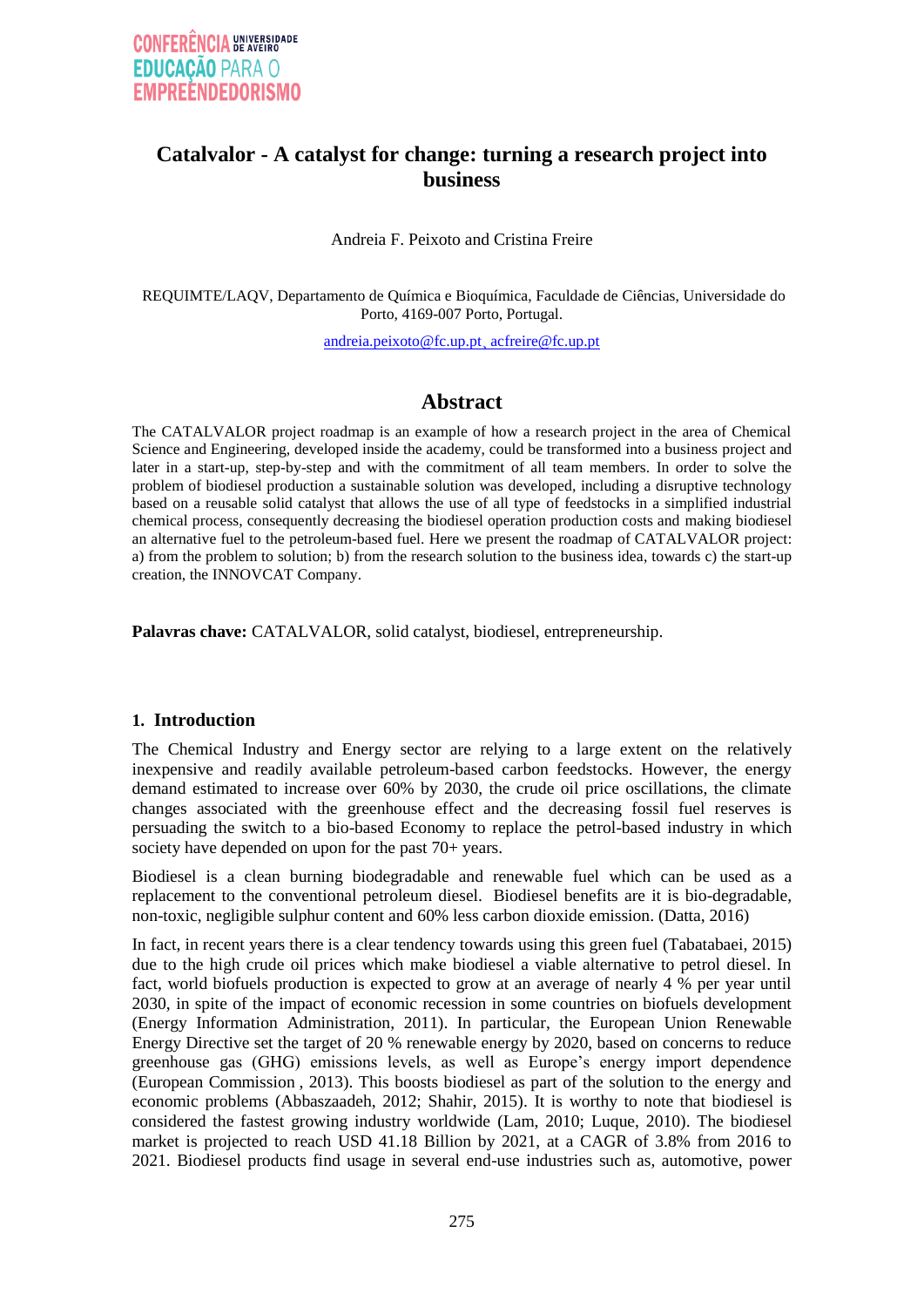# **CONFERÊNCIA UNIVERSIDADE EDUCAÇÃO PARA O EMPREENDEDORISMO**

generation, marine, railway, agriculture, and mining in applications, including fuel, power generation, industrial solvent, and lubricating agent. The increasing usage of biodiesel across these industries is expected to drive the market for the biodiesel in near future. Nonetheless, the central policy of biodiesel to replace petro-diesel is yet to be achieved. So far, high production costs have prevented biodiesel from being competitive with diesel fuels in the absence of government incentives.

Of the various factors that contribute to the cost of biodiesel, feedstock is considered to be the most important. In addition to accounting for about 75–90% of the total operating costs, (Demirbas, 2009) its origin is directly related with its sustainability. In fact, although biodiesel is generally regarded as a viable "green" fuel that reduces noxious exhaust emissions, (Demirbas, 2009; Shahir, 2015) biofuel demand can impact on the global agricultural market and food prices. The feedstocks typically used in the production of first generation biodiesel are also edible substances (mainly refined oils) and consequently the interest of these different markets (food and biofuels) for the same feedstock has generated a competition creating economic and social problems increasing significantly their prices. The continuing controversy of food vs. energy has been an obstacle to wider public acceptance of biodiesel. This has led to the cultivation of crops that grow on land that is not adequate for, and does not compete with land used for food production, and to the use of waste fats and oils (Adewale, 2015; Bankovic-Ilie, 2014; Jaiyen, 2015; Pires, 2014). Consequently, employing wastes and nonedible oils in biodiesel production would eliminate the competition with food consumption and it will also allow for compliance with ecological and ethical requirements for biofuel.

Biodiesel is commonly produced by a chemical reaction (transesterification) between triglycerides (the main components of vegetable oils or animal fats) and methanol in the presence of a catalyst to improve the reaction rate (Meher, 2006).

One effective approach to decrease the biodiesel production costs is the substitution of the currently used feedstocks, by low cost and low-grade feedstocks (fats and oil residues). Nevertheless, the use of these low-grade feedstocks is still a problem for the conventional technologies (that uses toxic chemicals as homogeneous catalysts) because it requires pretreatments of the feedstocks and post-purification steps of the produced biodiesel which increases even more the overall process costs. Employing waste and non-edible raw materials is mandatory to comply with the ecological and ethical requirements for biofuels. So, it is time to find new efficient processes meet the requirements of biodiesel manufacturing, (Anuar, 2016) in which the use of solid (heterogeneous) catalysts (Lee, 2015; Sani, 2014) is specially wanted in order to suppress the costly chemical processing steps and waste treatment.

Since 2010 we have been developing research work in REQUIMTE/LAQV research centre in the Chemistry and Biochemistry Department of Faculty of Sciences of University of Porto in the area of Environmental Catalysis by developing solid catalysts for biomass transformation into bioproducts and biofuels. During this time, we have been able to prepare novel highly active, selective and reusable solids catalysts for esterification/ transesterification of vegetable oils, animal fats and greases into their methyl esters, the components of biodiesel.

## **2. Turning a research project into a business idea**

#### **2.1- From the problem to solution**

Biodiesel is a liquid fuel alternative to the petroleum diesel, but it is not widely used because of its complicated production process and high associated costs, which effectively is the major obstacle in the commercialization of biodiesel, in comparison to petroleum-based diesel fuel, Figure 1. The feedstock costs (typically refined feedstocks: refined edible oils) may represent up to 81 % and catalyst 2% in the cost structure of the raw-materials which represent up to 90% of the overall cost structure of biodiesel production, Figure 1. The fact that biodiesel and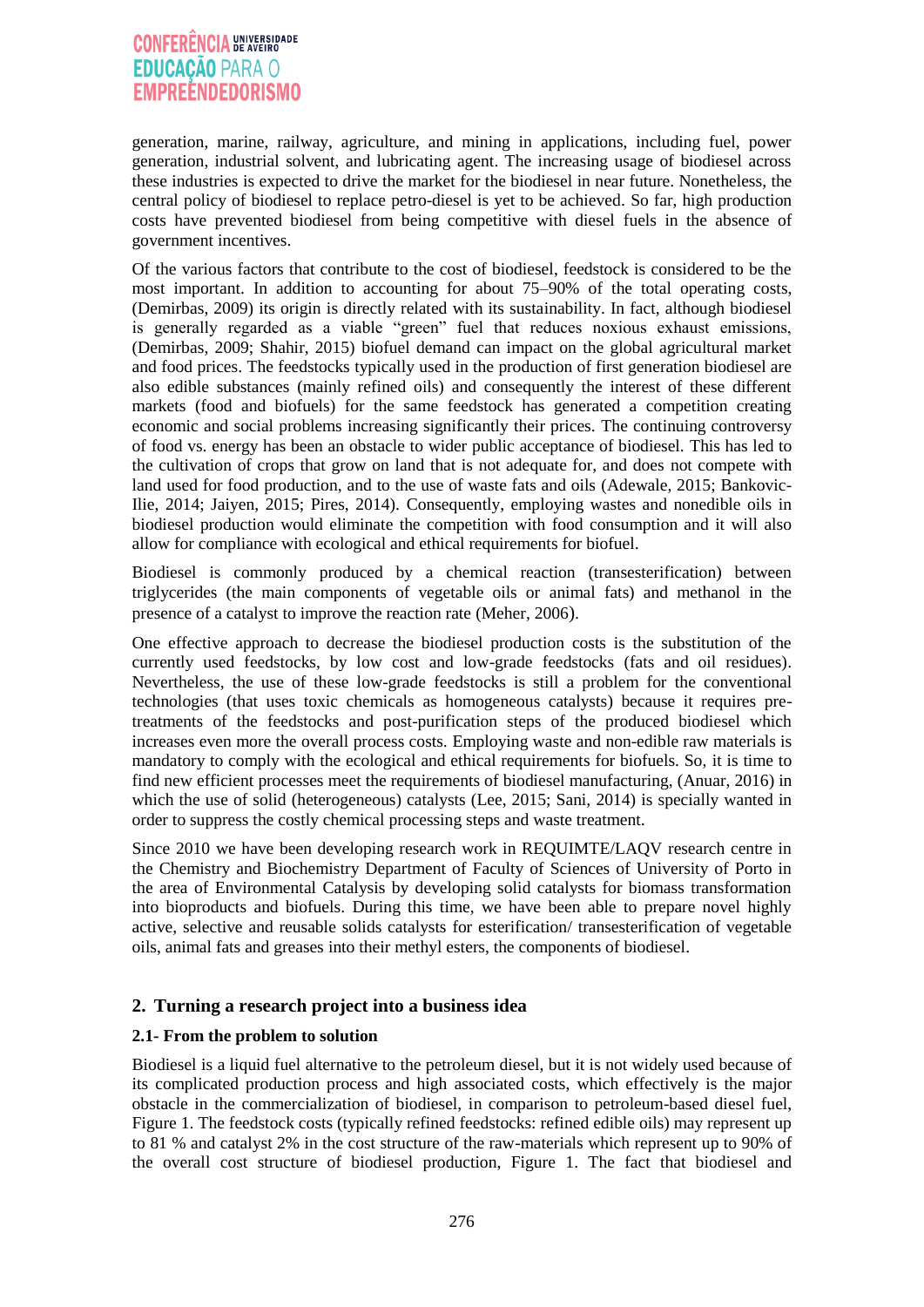# **CONFERÊNCIA ENIVERSIDADE** ICACÃO PARA O

feedstocks (refined edible oils) have their prices set in international markets, limits the margins for the biodiesel producers. Thus, the economics of biodiesel production can only be changed through the development of cost-effective process technology including the development of new efficient solid catalysts and use of low cost alternative feedstocks.



Figure 1: Biodiesel production costs

The introduction of low grade feedstocks is a huge problem for the conventional technologies due to the process complexity and maintenance increasing even more the overall process costs.

The actual biodiesel production processes are dominated by homogeneous catalytic processes due to the basic convention and less time required for the conversion of oils to their respective methyl esters (FAMEs, biodiesel). The sodium and potassium hydroxides (NaOH and KOH) are mainly used as basic catalysts because they are easily soluble in methanol, forming sodium and potassium methoxides respectively, enhancing transesterification reactions rate. When the free fatty acid (FFA) content of the oil is high, an acid catalyst (hydrochloric acid or sulfuric acid) must be used to reduce the acidity. To remove the added acid/base, the biodiesel must undergo a purification procedure which generates a huge amount of waste water.

The implementation or adaptation of the conventional processes by heterogeneous catalytic processes offers substantial savings in equipment, energy and materials by suppression of some operations and generation of less amount of wastewater, which leads to a significant reduction of the overall process costs with excellent economic benefits for biodiesel production, Figure 2.



Figure 2: The advantage of biodiesel manufacturing by a heterogeneous base catalyst. Adapted from *Catal. Sci. Technol.*, 2016, 6, 6097–6108. (Dimian, 2016)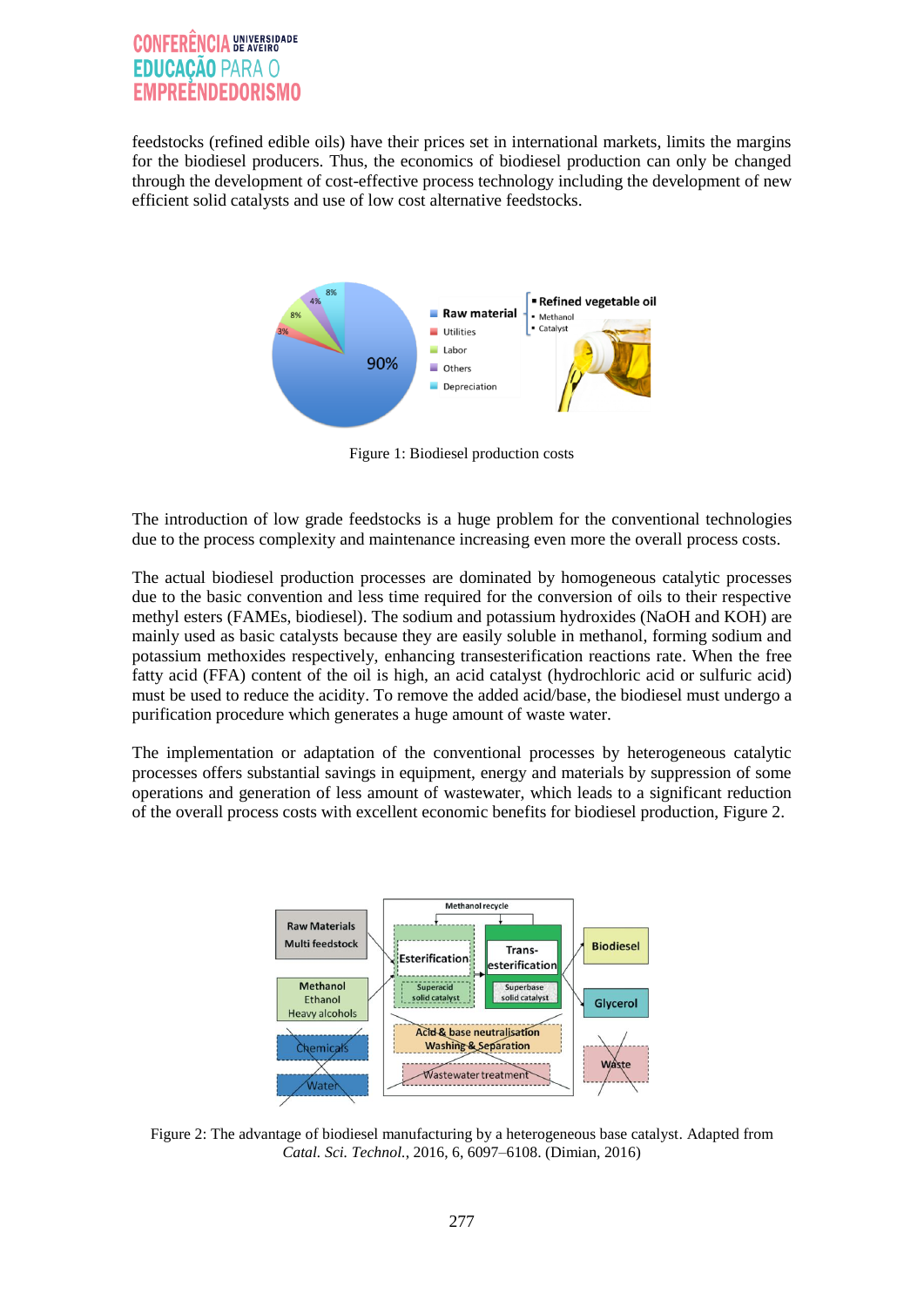In the context of our research work on heterogeneous catalysis for biomass valorization we have been developing novel highly active, selective and reusable solids catalysts for simultaneous esterification/ transesterification of vegetable oils, animal fats and greases for methyl esters production, the components of biodiesel.

CATALVALOR project is a sustainable solution to solve the problems of biodiesel offering a disruptive technology based on a reusable solid catalyst that allows the use of all type feedstocks including low-grade fats/oils in a simplified chemical process, consequently decreasing the biodiesel operation production costs. This new catalyst has excellent adaptability to low grade unrefined feedstock and no waste water is created during the production process. In addition, it operates at significantly lower temperatures (60-120 ºC) and pressures (1-10 bar) due to its high catalytic activity, which can reduce cost and energy consumption. With our solution we can contribute to the increase of the global environmental impact of the biodiesel as the main environmental alternative to the diesel fossil fuels and since we enable the production of biodiesel from non-edible oils and waste (oils and fats) and we will also contribute to reducing the social and economic impact of biodiesel in the agricultural market and food prices. The technology was tested in academic environment at laboratory scale using pure and real feedstocks.

#### **2.2- From the research solution to the business idea**

Conscious of the importance of these scientific results in the context of XXI century Society Challenges and their potential for economic valorisation, we decided to submit the project to an assessment of its potential of commercialization and to learn how to transform the academic project into a potential business project; it is important to highlight the word *potential*, since not all academic projects can be transformed into business projects or ideas.

In 2013 CATALVALOR project was submitted to COHiTEC –*turning science into business*, a training program in technology commercialization aimed at supporting the valorization of the knowledge produced at Portuguese R&D institutions, sponsored by COTEC Portugal in partnership with the Porto Business School and with the north-American universities of North Carolina State, Brown and Rutgers. [\(https://www.actbycotec.com/en/cohitec.127.html\)](https://www.actbycotec.com/en/cohitec.127.html)

This program, as other similar programs, is very useful for researchers who have never had contact with the basics of management and entrepreneurship for assessing the commercial viability of products or services that can be obtained from their science/technology proposals. During 3-4 months, the program give the tools to assess the viability of the projects in terms of team management, product idea generation, intellectual property, legal issues, financials, business models and business plan development, very important skills to move towards science to business inducing entrepreneurial and technology commercialization skills in the participants.

In the beginning, we were completely focused on the scientific aspects of CATALVALOR project, but soon realized that important aspects, such as market, uniqueness, need for the product or service, surpassed the scientific content. Consequently, during the program the research project was step by step, slowly turned into a business project, *CATALVALOR– a catalyst for change*: a solid catalyst, X-CAT, and a disruptive technology for efficient low-cost biodiesel production, Figure 3.

X-CAT allows the biodiesel producers to decrease the production costs by:

i) using low-grade feedstocks, allowing a significant reduction in the feedstock costs component (up to 50 %, Table 1) in the feedstock and biodiesel cost structures, following up the Directive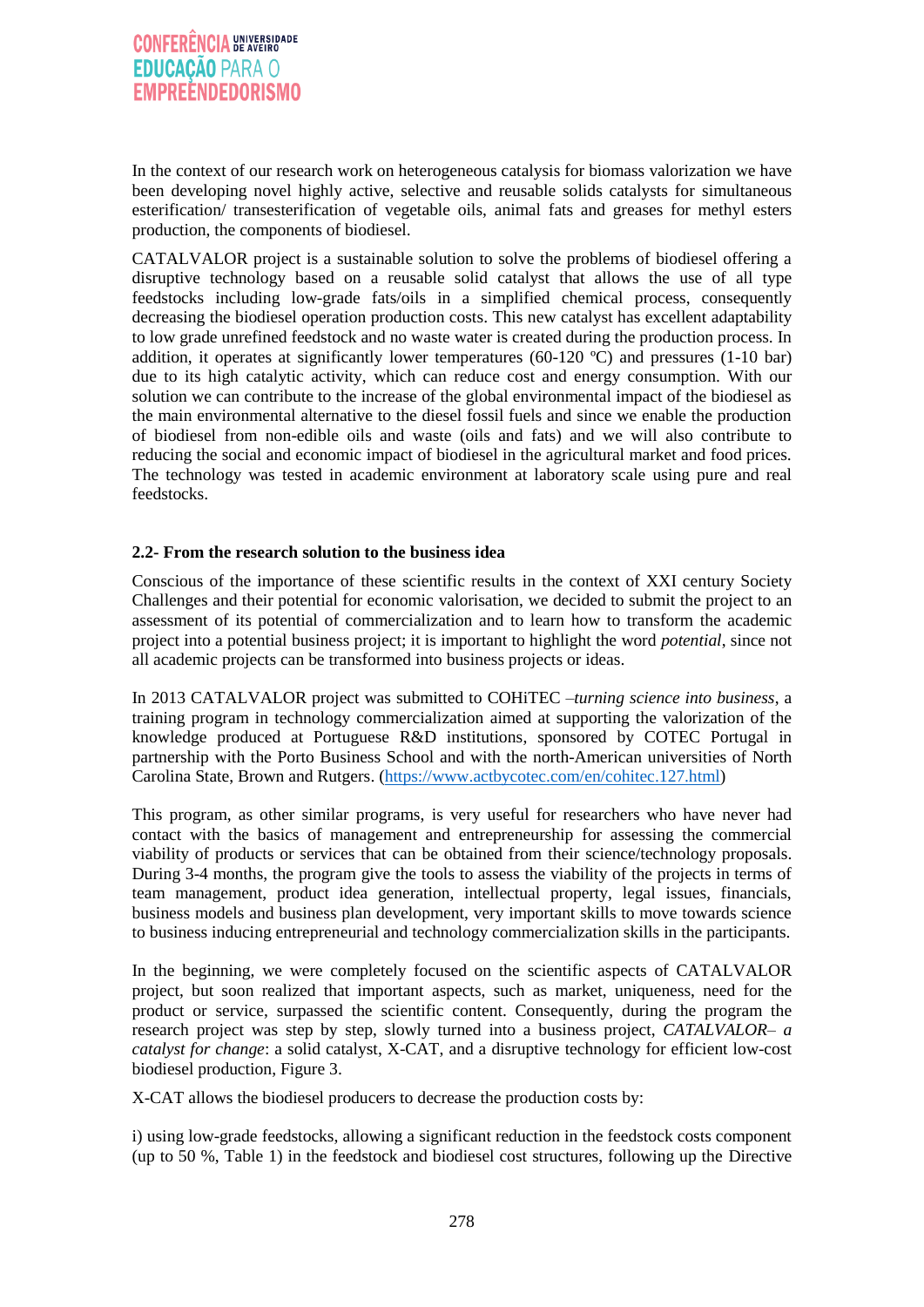# **CONFERÊNCIA UNIVERSIDADE EDUCAÇÃO PARA O EMPREENDEDORISMO**

2009/28/EC of the European Parliament and of the Council of the European Union of 23 April 2009. The change of the high-grade (refined oils) to low-grade feedstocks represents a significant reduction in the OPEX higher than 20% enabling biodiesel to compete with petroleum based diesel on a cost basis, Figure 3.

ii) Simplified process allowing the reduction of >30 % CAPEX: simplification of the overall conventional processes due to removal of the pre- and post-purification steps and formation of large quantities of wastewater associated with the use of toxic corrosive liquid catalysts, Figure 3. Furthermore, there is no need of high-quality stainless steel due to non-corrosive and nontoxic properties of our solid catalyst and there is a significant reduction in costs of maintenance.



Figure 3: OPEX and CAPEX reductions on the biodiesel costs for CATALVALOR solution.

In summary, **CATALVALOR** project combines a solid catalyst (X-CAT) & Technology that allows biodiesel production from low-grade feedstocks (fats and oil residues), solving the main problems of biodiesel production especially their lack of competitiveness over the petroleum based fuels, since it reduces significantly the OPEX and CAPEX, by combination of a simpler industrial process with a renewable, reusable catalyst with high performance for low cost, low grade feedstocks (high FFA content) and avoiding feedstocks pre-treatment. In Figure 4 are presented CATALVALOR value proposition and a pictogram of our disruptive technology.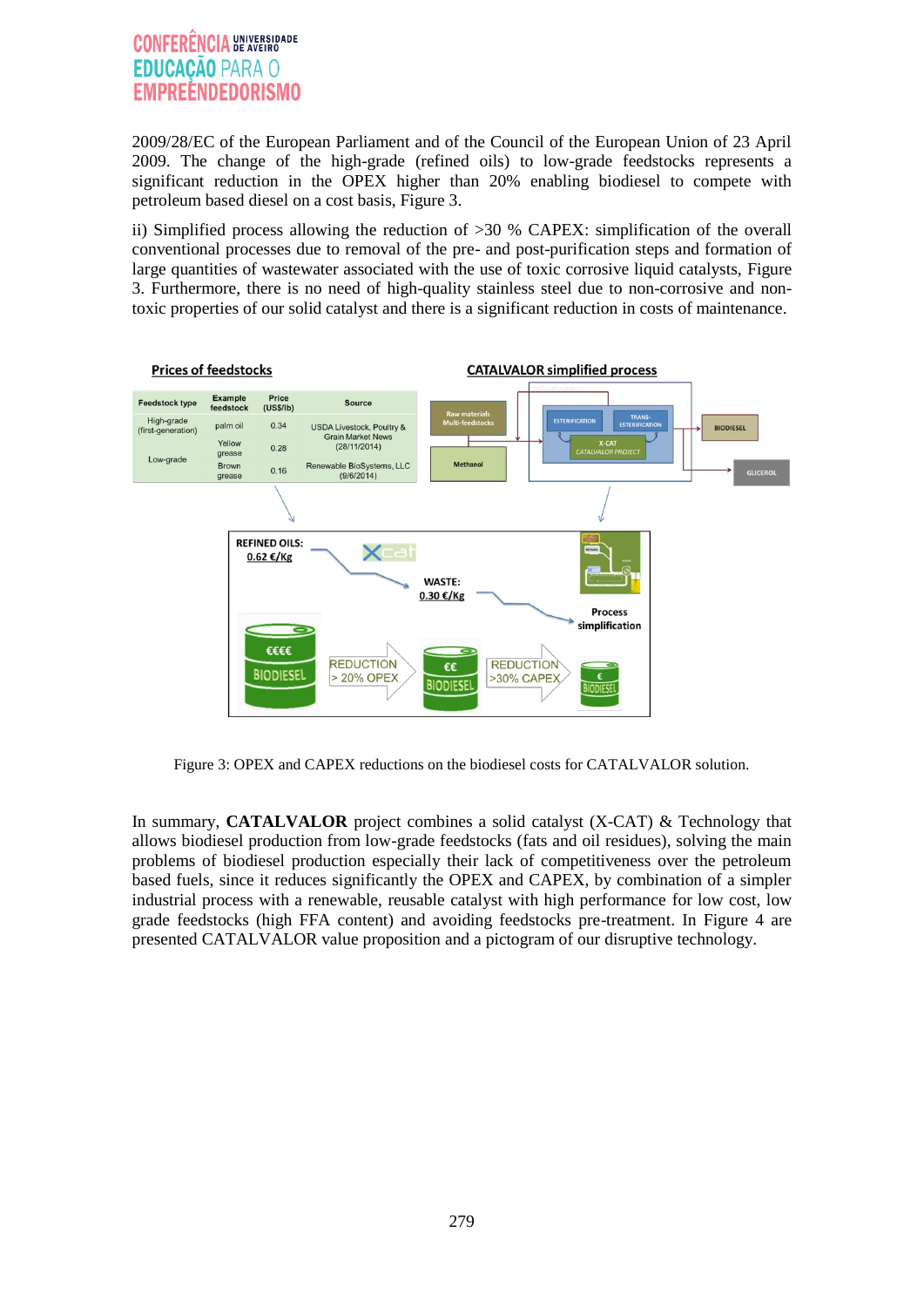

Figure 4: CATALVALOR Value proposition

The business model is presented in Figure 5, as a Business Model Canvas:



Figure 5: CATALVALOR Business Model Canvas

#### **2.3- Towards start-up creation**

With the support of COHiTEC, CATALVALOR researcher promoters realized the potential of generating economic value and competitiveness for industrial problem resolution; moreover, within the program we learned how to disseminate/present the project to national and international investors. Consequently, after COHiTEC program the project **CATALVALOR**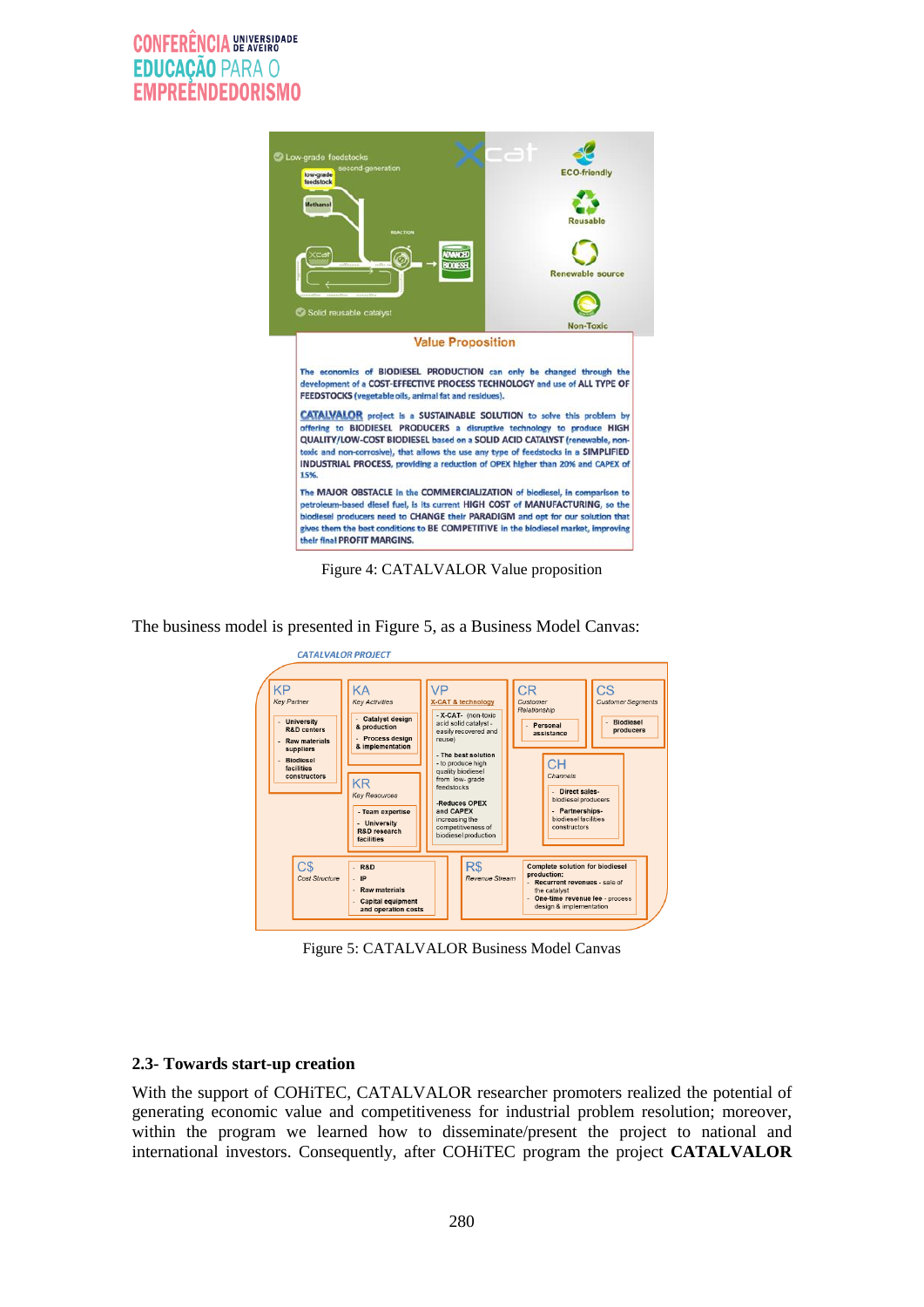## **CONFERÊNCIA ENIVERSIDADE EDUCACÃO PARA O EMPREENDEDORISMO**

continued with the technical and mentoring support of Act by COTEC to find investors and industrial partners for the business project.

CATALVALOR was the winner in the most important national entrepreneurship competition in Portugal, *Acredita Portugal 2015,* in the category *Industry,* distinguished among more than 18 000 candidates in this edition, Figure 6. Inserted in this entrepreneurship competition, the CATALVALOR project was also one of the three finalists in *Brisa Mobilidade* award. In the same year CATALVALOR was also one of the ten finalist projects in iUP25k award, from University of Porto Innovation, University of Porto, Portugal.



Figure 6: CATALVALOR project winner of, *Acredita Portugal 2015*

To provide the continuity of CATALVALOR project, in March 2015 the promotors of CATALVALOR project, Andreia Peixoto and Cristina Freire, created the INNOVCAT Company, currently branded as a *Spin-off of University of Porto*.

In December 2015, the company got a private investor - INCBIO, set its location in Maia, and it is now in the pre-industrial proof-of-concept stage of X-CAT production and technology testing, under the support of PT2020 funds- *Empreendedorismo Qualificado e Criativo em Setores de Alta e Média-alta Tecnologia* (2016).

After the approval from University of Porto on the patentability of CATALVALOR invention, we submit the invention to a Portuguese funding on Operational Program for competitiveness and internationalization – *Proteção da Propriedade Industrial – Projetos Individuais*" which has been funded for 3 years to obtain the National patent and the PCT (2016). The Portuguese Patent was deposited in March of 2017. The IP rights are in negotiation with the technology transfer office of the University of Porto, UP Innovation.

## **3. INNOVCAT Company**

INNOVCAT is a technology-based start-up, which aims to carry out research & development, production and commercialization of solid catalysts and innovative functional materials for industrial applications in several areas.

INNOVCAT mission is to provide high-performance and cost-effective functional materials and solid catalysts for a wide range of applications and to a wide customer base; it also includes the development of innovative eco-sustainable technologies to reduce costs to be competitive in the market, Figure 7.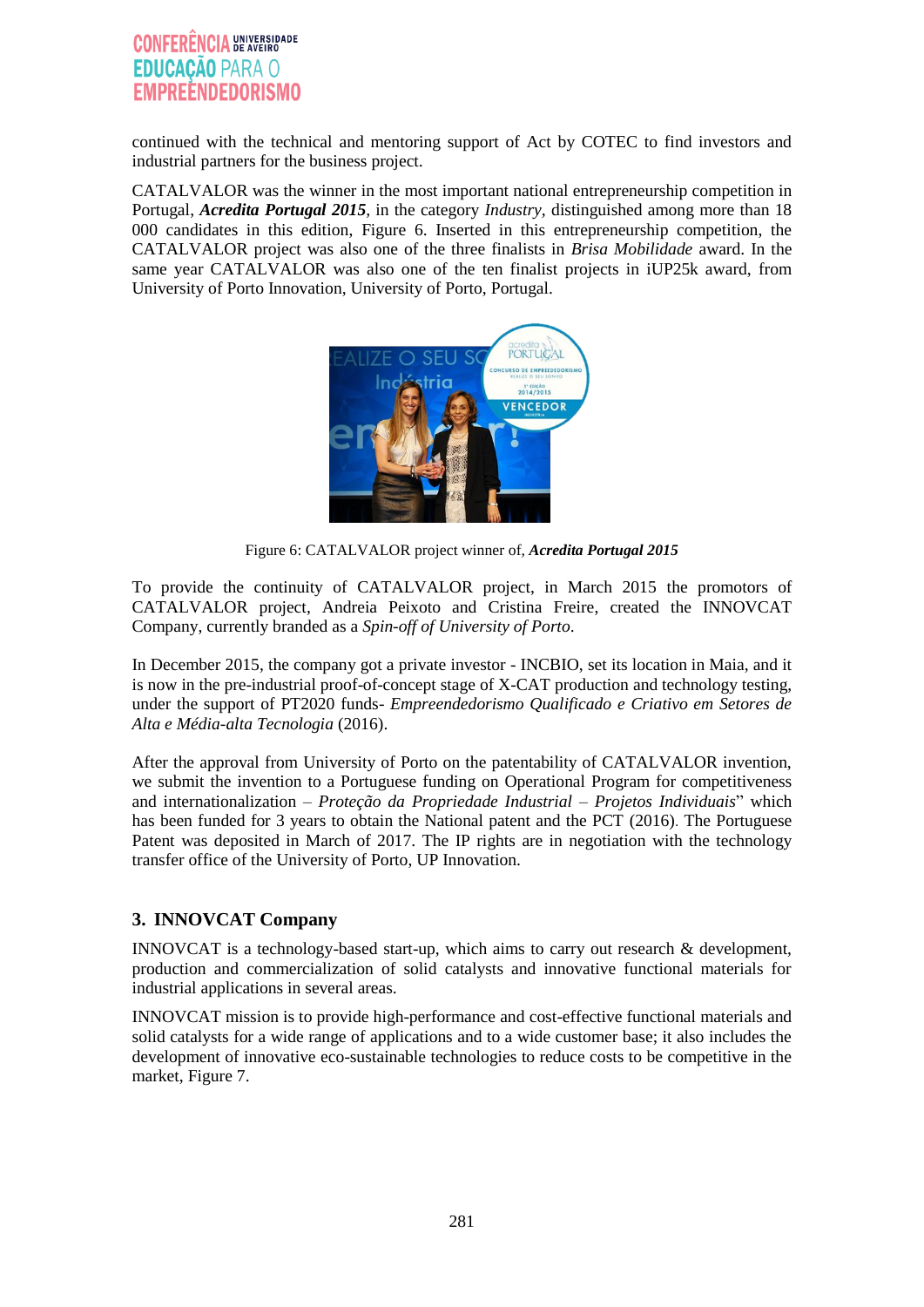# **CONFERÊNCIA UNIVERSIDADE** UCACÃO PARA O **EMPREENDEDORISMO**



Figure **7:** INNOVCAT products, technologies and services.

### **4. Conclusion**

The CATALVALOR project roadmap, from the research project to the business idea and to the company foundation, is an example of how a research project in the area of Chemical Science and Engineering, developed inside the academy, could be transformed into a business project and later, in a start-up, step-by-step and with the commitment of all team members.



## **Acknowledgments**

The original CATALVALOR project was funded by Fundação para a Ciência e a Tecnologia (FCT)/MEC and FEDER under Program PT2020 (project UID/QUI/50006/2013- POCI/01/0145/FEDER/007265). AF Peixoto acknowledges financial support from FCT for a postdoctoral grant (SFRH/BPD/72126/2010). The authors thank mentoring support from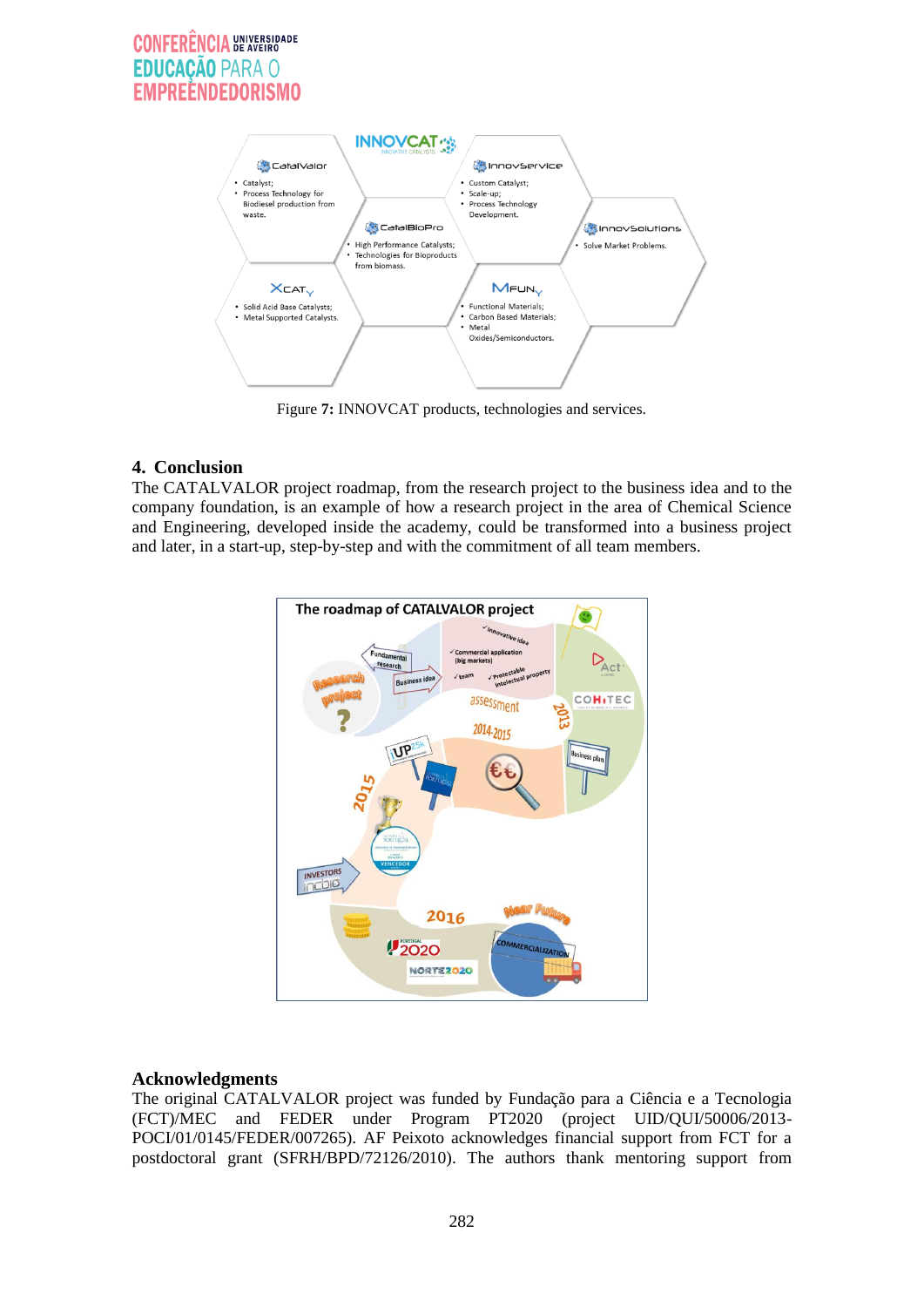# **CONFERÊNCIA UNIVERSIDADE EDUCAÇÃO PARA O EMPREENDEDORISMO**

COTEC Portugal and UP Innovation and financial support from NORTE-02-0651-FEDER-019317 - *Empreendedorismo Qualificado e Criativo em em Setores de Alta e Média-alta Tecnologia* (2016) for catalyst pre-industrial production and commercialization.

#### **References**

- Abbaszaadeh, A., Ghobadian, B., Omidkhah, M. R., & Najafi, G. (2012). Current biodiesel production technologies: A comparative review. *Energy Conversion and Management, 63*(0), 138-148. doi[:http://dx.doi.org/10.1016/j.enconman.2012.02.027](http://dx.doi.org/10.1016/j.enconman.2012.02.027)
- Adewale, P., Dumont, M. J., & Ngadi, M. (2015). Recent trends of biodiesel production from animal fat wastes and associated production techniques. *Renewable & Sustainable Energy Reviews, 45*, 574-588. doi:10.1016/j.rser.2015.02.039
- Anuar, M. R., & Abdullah, A. Z. (2016). Challenges in biodiesel industry with regards to feedstock, environmental, social and sustainability issues: A critical review. *Renewable and Sustainable Energy Reviews, 58*, 208-223. doi[:http://dx.doi.org/10.1016/j.rser.2015.12.296](http://dx.doi.org/10.1016/j.rser.2015.12.296)
- Bankovic-Ilie, I. B., Stojkovic, I. J., Stamenkovic, O. S., Veljkovic, V. B., & Hung, Y.-T. (2014). Waste animal fats as feedstocks for biodiesel production. *Renewable & Sustainable Energy Reviews, 32*, 238-254. doi:10.1016/j.rser.2014.01.038
- Datta, A., & Mandal, B. K. (2016). A comprehensive review of biodiesel as an alternative fuel for compression ignition engine. *Renewable & Sustainable Energy Reviews, 57*, 799- 821. doi:10.1016/j.rser.2015.12.170
- Demirbas, A. (2009). Political, economic and environmental impacts of biofuels: A review. *Applied Energy, 86, Supplement 1*(0), S108-S117. doi[:http://dx.doi.org/10.1016/j.apenergy.2009.04.036](http://dx.doi.org/10.1016/j.apenergy.2009.04.036)
- Dimian, A. C., & Rothenberg, G. (2016). An effective modular process for biodiesel manufacturing using heterogeneous catalysis. *Catalysis Science & Technology, 6*(15), 6097-6108. doi:10.1039/c6cy00426a
- Energy Information Administration, International Energy Outlook 2011, Report No. DOE/EIA-0484, 2011, Washington, USA, 2011, http://www.eia.gov/ forecasts/ieo/pdf/0484(2011).pdf
- European Commission, Renewable energy progress report COM (2013), 175 final, Brussels, 2013, http://ec.europa.eu/energy/renewables/reports/ doc/com 2013 0175 res en.pdf
- Jaiyen, S., Naree, T., & Ngamcharussrivichai, C. (2015). Comparative study of natural dolomitic rock and waste mixed seashells as heterogeneous catalysts for the methanolysis of palm oil to biodiesel. *Renewable Energy, 74*, 433-440. doi:10.1016/j.renene.2014.08.050
- Lam, M. K., Lee, M. T., & Mohamed, A. R. (2010). Homogeneous, heterogeneous and enzymatic catalysis for transesterification of high free fatty acid oil (waste cooking oil) to biodiesel: A review. *Biotechnology Advances, 28*(4), 500-518. doi:10.1016/j.biotechadv.2010.03.002
- Lee, A. F., & Wilson, K. (2015). Recent developments in heterogeneous catalysis for the sustainable production of biodiesel. *Catalysis Today, 242*, 3-18. doi:10.1016/j.cattod.2014.03.072
- Luque, R., Lovett, J. C., Datta, B., Clancy, J., Campelo, J. M., & Romero, A. A. (2010). Biodiesel as feasible petrol fuel replacement: a multidisciplinary overview. *Energy &*